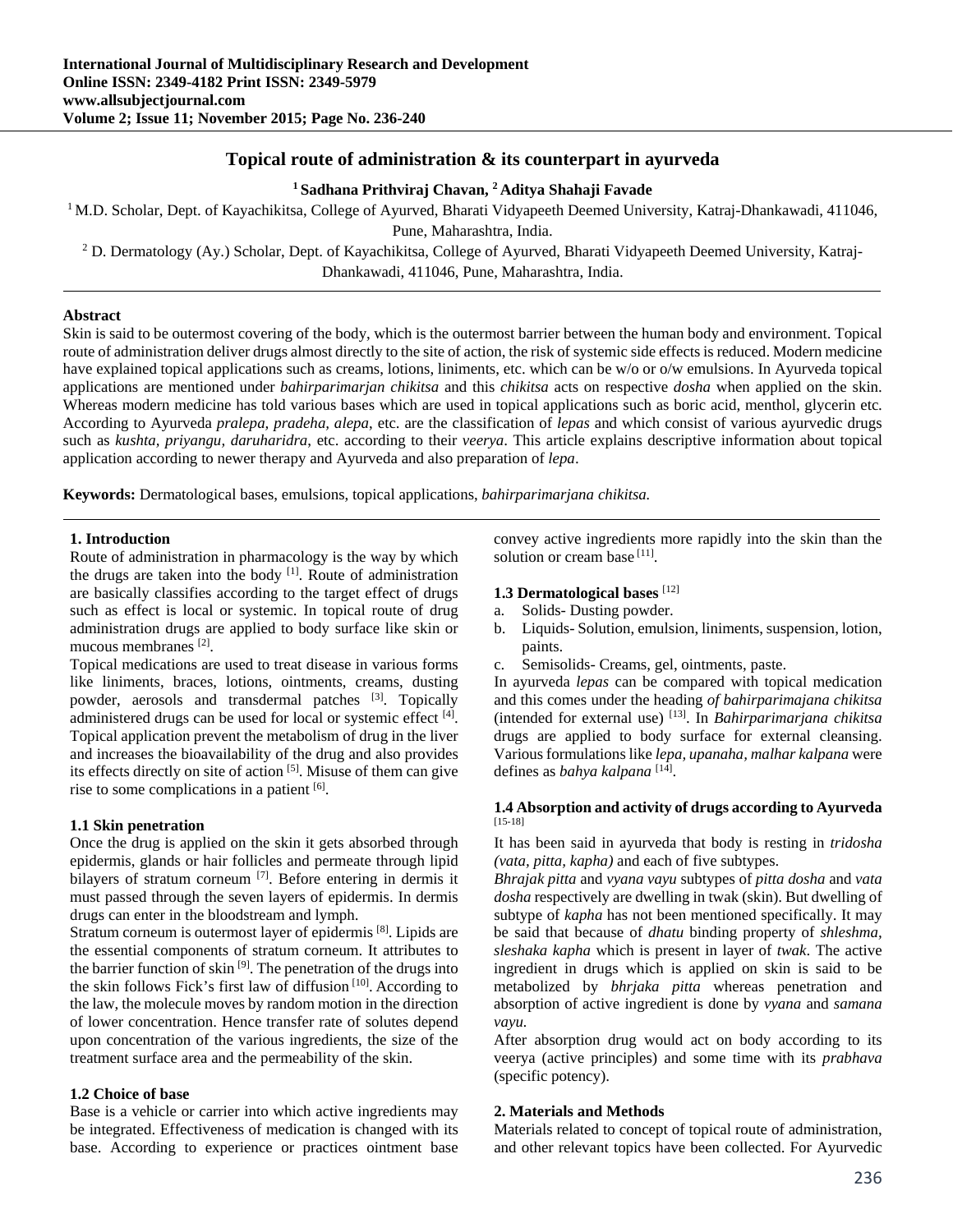and modern concepts of reference have been taken from textbooks, various websites, electronic media and articles.

### **2.1 Topical applications in Modern therapy 2.1.1 Ointment**

An ointment is homogenous, viscous, and greasy in nature. The vehicle of an ointment is known as ointment base in which medicaments dissolved, suspended or emulsified [19].

Generally ointments are formulated of fluid hydrocarbons meshed in a matrix of higher melting solid hydrocarbons [20]. It is good for dry skin because of moisturizing property. Irritation risk is low for ointments. Most of the patients do not like ointments because of its greasiness [21].

### **2.1.1.1 Characters of ointment base**

- a. It should be inert, stable, and odorless.
- b. It should be smooth and compatible.
- c. It should be nonirritant.
- d. It should release the medicament readily.
- e. It should not delay healing process of the wound.

# **2.1.1.2. Classification of ointment base**

#### **a. Hydrocarbon bases**

These bases are not absorbed by skin and incompatible with water. By forming waterproof film the inhibit water loss from skin [22]. Petrolatum with 5% beeswax are typically used vehicle. They are most occlusive of topical formulations. Hence, it is advised in chronic skin disorders [23].

### **b. Absorption bases**

It have two types,

- 1. Those that permit incorporation of aqueous solution resulting in formation of w/o emulsions.
- 2. Those that are already w/o emulsions and permit incorporation of additional quantity of aqueous solution.

Absorption bases are insoluble in water and they are not water washable but they can absorb water. This may be used as emollient. Absorption base typically can incorporate about 50% of their volume in water. In these bases incorporation of insoluble drugs can be done mechanically or by fusion. In the water phase of w/o emulsion we can add water soluble ingredients.

Water, glycerin, alcohol or propylene glycol can be used for incorporation of drug ingredients [24].

### **c. Water removable bases**

Water removable bases are oil-in-water emulsions in which water soluble ingredients can be incorporated into the external phase, glycerin, propylene glycol, polyethylene glycol like water miscible fine agents can be preferred in case of insoluble ingredients [25]. These bases are water washable. They can absorb serous discharges in skin diseases. Some of the active ingredients in drugs when present in these base can be absorbed better by skin rather than other bases [26].

### **d. Water soluble bases**

They contain water soluble components which can be incorporated in small quantity of water with spatula. Glycerin, propylene glycol, polyethylene glycol like water miscible fine agents can be used when the ingredients are insoluble. Heat may be required when large quantity of liquid is added in these bases [27].

These bases are non-irritating to skin, non-occlusive, nonstaining, non-greasy and water washable in nature.

### **2.1.2 Creams**

Creams are semisolid emulsions which can be prepared by varying the proportion of water and oil. They are composed in two phases that is oil-in-water emulsions and water-in-oil emulsions.

Oil-in water creams when applied on skin; the continuous phase evaporates and increases the concentration of a water soluble drug in the adhering film. These are non-occlusive and they have emollient properties.

Water-in-oil emulsions are emollient and cleansing agents. It is preferred to an ointment because it spreads readily and less greasy in nature [28].

### **2.1.3 Gel**

Gel is a semisolid, jelly like formulation which may be soft and hard weak and tough in nature  $[29]$ . These formulations composed of high molecular polymers in an aqueous or alcoholic base. Gel is expanded throughout its whole volume by a fluid  $[30]$ .

### **2.1.4 Paste**

Paste is a semisolid formulation. It is a suspension of powder in ointment. It is thicker and stiffer than ointments as it contain large quantity of solid material. It has good absorptive quality. Its application is not suitable in hairy part of body because of stiffness property [26].

### **2.1.5 Jelly**

Jellies are prepared from natural gums or also from synthetic derivatives of natural substances. Tragacanth, pectin, alginate and boroglycerin are the natural gums which are used for formation of jelly. Methylcellulose and carboxy methylcellulose like synthetic derivatives can also be used for preparation of jelly [31].

### **2.1.6 Lotion**

Lotions are liquid preparation in which active medicament are suspended and dissipated. Lotions are generally oil-in-water emulsions but sometimes water-in-oil emulsion lotions are also prepared.

Lotions generally contain 25-50% of alcohol. If they contain high amount of alcohol they can be dry. Lotions may also contain antiseptic emollient and haemostypic substance, extract of witch-hazel, menthol, glycerin, boric acid, alum, potassium oxyquinoline sulfate and chloroform [32].

### **2.1.7 Liniments**

Liniments have similar or lesser viscosity than lotions but they are rubbed during application. Liniments are prepared from quickly evaporating solvents like alcohol, acetone [32].

### **2.1.8 Solution**

Solutions are liquid preparation. It is generally aqueous but it can also contain other solvents like alcohol or propylene glycol in which one or more chemical substances are dissolved. Tincture, tincture of iodine, aromatic water, etc. are medicated solutions [7, 33].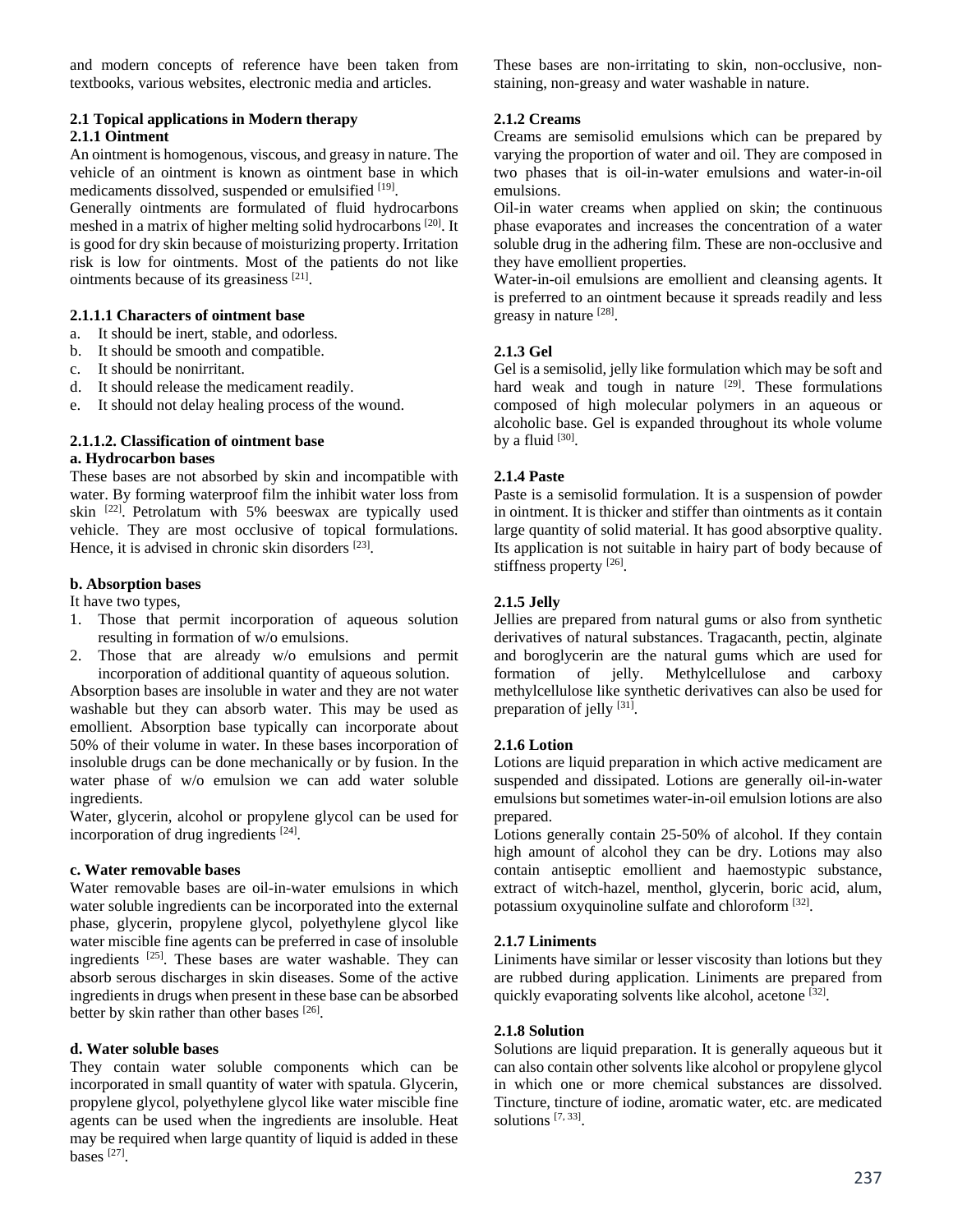### **2.1.9 Emulsions**

Emulsions are mixture of unmixable liquid. There is dispersion of one liquid in another non-miscible liquid. The phase present in the form of droplet which is dispersed is called as internal phase and the phase in which the droplets are suspended is called the continuous or external phase.

The dispersed phase may have either a hydrophobic base (oilin-water) or an aqueous base (water-in-oil).

## **2.1.9.1 Types of emulsions**

- a. Water-in-oil emulsion
- b. Oil-in-water emulsion
- c. Water-in-oil-in-water emulsion.
- d. Oil-in-water-in-oil emulsion. [31, 34, 35, 36]

## **2.1.10 Suspension**

Suspension is a heterogeneous mixture which contain solid particles that are adequately larger than one micrometer for sedimentation<sup>[37]</sup>.

It consist of two phases, disperse or internal phase is made up of particulate matter which is dispersed throughout, the continuous phase, and second phase is continuous or external phase is a liquid or semisolid.

It is necessary to shake the container of suspension before administration [31, 38, 39].

# **2.1.10.1.1 Types of suspensions**

- a. Flocculated suspension
- b. Deflocculated suspension

# **2.1.11 Suppository**

Suppositories are used to deliver medicine into the rectal, vaginal or urethral orifice. It is a solid formulation. Suppositories are prepared by compression or fusion technique. Cocoa butter, glycerin, hydrogenated vegetable oils and polyethylene glycol like bases are used for formation of suppository [31].

# **2.1.12 Powder**

Powder is a dry formulation of drugs or chemicals. Powder reduce friction and absorb moisture. It may be used for prickly heat or preventing microbial growth on skin. Particles size vary from very fine, fine, moderately coarse, coarse and very coarse. Very fine particle size covers large body surface area [31, 32].

# **2.1.13 Aerosol**

Aerosol spray is a dispensing system which produces an aerosol mist of liquid particle. In aerosol system bottle like container contains a payload and propellant under pressure when the containers valve is opened, the payload expel out from hole. Generally in aerosols hydrocarbon (propane, butane and isobutene) and compressed gases like nitrogen, carbon dioxide and nitrogen oxide are used [31].

## **2.2 Topical applications in Ayurveda**

In ayurveda topical applications are known as *lepas* and called as *bahirparimarjana chikitsa.* 

## **2.2.1 Lepa**

*Lepas* can be defined as, the medicines in the form of fine, smooth paste and used for external application [40].

## **2.2.1.1 Synonyms of lepa [14]**

- a. *Apta* Ointments
- b. *Lepa* Pastes
- c. *Lepana* Creams
- d. *Alepa* Emplastrum
- e. *Pralepa* Jellies
- f. *Pradeha* Lotions

# **2.2.1.2 Classification of lepa**

- a. According to Sushruta [41] *Pralepa, Pradeha, Alepa*
- b. According to Sharangdhara [42] *Doshgna, Vishagna, Varnya*

### **A. Pralepa**

It is prepared from *sheeta virya* drugs and hence produces cooling effect on the body surface. It is applied as thin layer (*tanu*). It is used in *pitta dosha pradhan* skin diseases.

## **B. Pradeha**

It is prepared from *ushna veerya dravyas* and produces warming effect on the body surface. It is applied as thick layer. It is used in *vata dosha pradhan skin diseases.* 

## **C. Alepa**

It is the combination of both above *lepas* used for *vrana shodhana, utsadana and ropana.*

## **D. Doshaghna**

It locally alleviated vitiated *doshas*. *Punarnava, devadaru, sunthi, sigru, sidhartha* are the commonly used drugs for *doshaghna lepa*. It is applied in a thickness of  $\frac{1}{4}$ 

## **E. Vishaghna**

It removes visha dosha*. Shirisha twak, yastimoola, tagara khanda*, *chandana moola, ela beeja, jatamansi* (rhizome), *haridra* (rhizome), *daruharidra khanda,bala moola, kushta moola and ghrita* are used for formation of *vishaghna lepa*. It is applied in the thickness of  $\frac{1}{3}$ "

## **F. Varnya**

It imparts colour. *Rakta chandana, manjishtha, lodhra, kushta, priyangu, vatankuru, masura* are used for formation of *varnya lepa*. It is applied in a thickness of  $\frac{1}{2}$ "

## **2.2.1.3 Preparation of lepa [40]**

The drugs are grounded to fine powder and then mixed with some liquid medium to obtain the paste form. For the preparation of *lepa,* water, *gomutra* (cow urine), *taila, ghrita, swarasa, kwatha* are some of the commonly used liquid mediums.

## **2.2.1.4 Instructions for using lepas [14, 40]**

- 1. It should be applied in opposite direction of hair follicles.
- 2. It should be applied from below upwards.
- 3. It must be removed as soon as it dried up. After drying they lose their potency.
- 4. It should not be over coated.
- 5. It should be not applied during night.
- 6. Lepas should be used immediately after preparation.
- 7. They should not come in contact with eyes or mouth.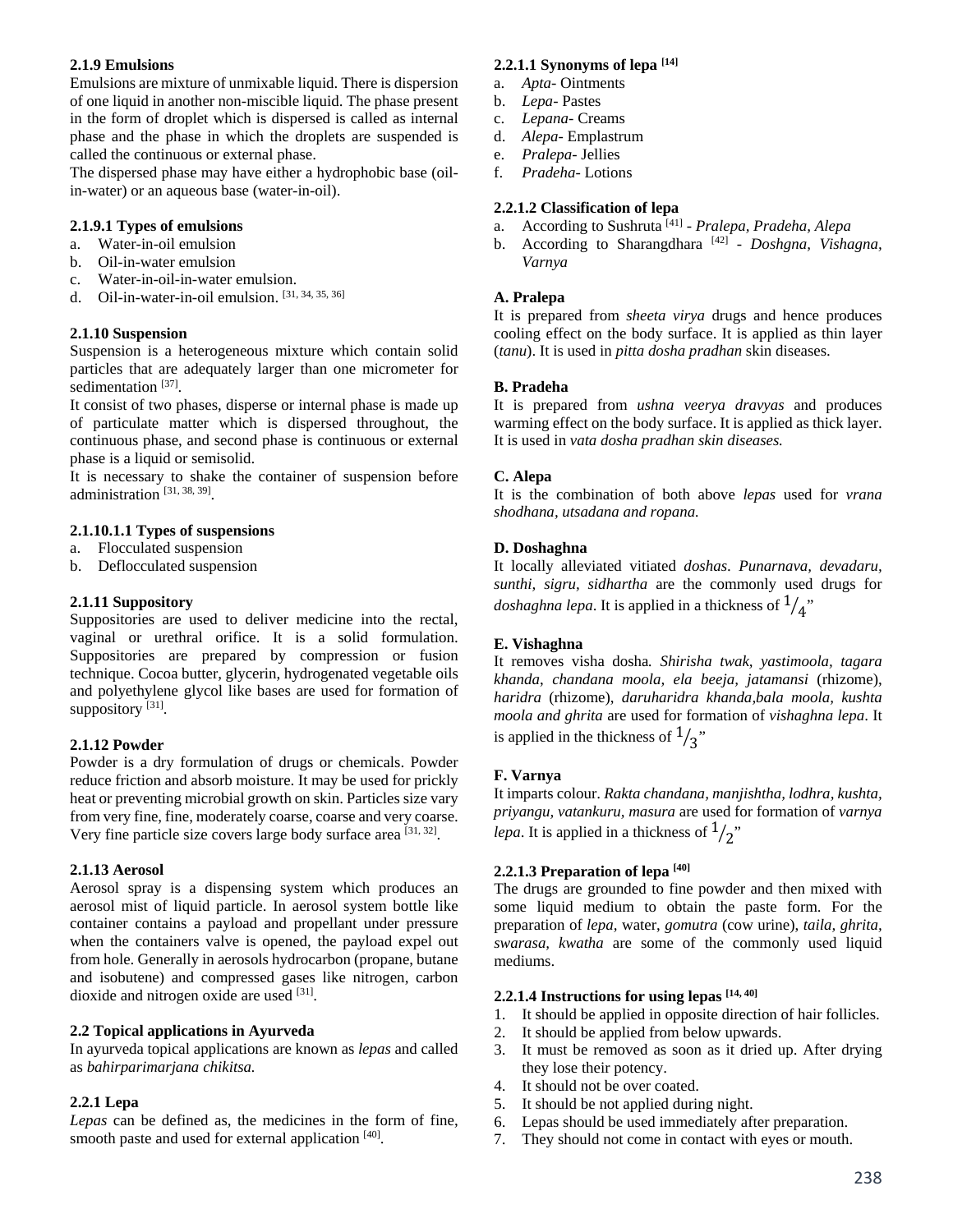#### **2.2.1.5 Sa-veeryata avadhi [14]**

- a. Vegetable source- 30 days
- b. Mineral source- Indefinite

#### **3. Conclusion**

Ayurveda is ancient system of medicine which explains three elemental substances, the *doshas* (vata, pitta, kapha), and states that a balance of the *doshas* results in health, while imbalance results in disease. *Lepa* explained under *bahirparimarjana chikitsa* are differentiated from the drugs used and their *veeryas*. Preparation of *lepa* is easy and can be applied to body according to their thickness. As the drugs are added in *lepa* they can be used in skin diseases accordingly. This can have fewer side effects and are effective so can be used regularly.

### **4. References**

- 1. The Free Dictionary.com> route of administration citing: Jonas: Mosbys Dictionary of Complementary and Alternative Medicine Elsevier, 2005.
- 2. Greenstein G, Polson A. The role of local drug delivery in the management of periodontal diseases. A comprehensive review. J Periodontal. 1998; 69(5):507-20.
- 3. Davis LE. Drug presentation and prescribing. Chap. 3 in Veterinary Pharmacology and Therapeutics, 6th edition, Iowa State Press, Ames, 1988.
- 4. Shaw JE, Urquhart J. Transdermal drug absorption: a nuisance becomes an opportunity. Br Med J. 1981; 283:875-6.
- 5. Goyal S, Sharma P, Ramchandani U, Shrivastava SK, Dubey PK. Novel anti-inflammatory topical gels. International Journal of Pharmaceutical and Biological Archeives. 2011; 2(4):1087-1094.
- 6. Zaghi Marbach D. "Survey of safety and efficacy information in drug insert for topical prescription medications." American Journal of Clinical Dermatology 2007; 8(1):43-46.

doi:10.2165/00128071-200708010-00006.

- 7. Ting WW, Vest CD, Sontheimer RD. Review of traditional and novel modalities that enhance the permeability of local therapeutics across the startum corneum. Int J Dermatol. 2004; 43(7):538-47
- 8. Schepule RJ, Bank IH. Permeability of skin physiological reviews 1971; 51:702-747.
- 9. Moller H. The chemistry of Natural and synthetic skin barrier lipids. In: Cosmetic lipids and the skin barrier. Marcel Dekker Inc. Newyork, 2002, 1-36.
- 10. Barry BW. Reflections on transdermal drug delivery. Pharmaceutical science and technology today 1999; 2(2):41-43.
- 11. Wolverton SE. Comprehensive Dermatologic Drug Therapy. WB Saunders, 2001, 563-572.
- 12. Rouse JG, Yang J, Ryman-Rasmussen JP *et al*. Effects of mechanical flexion on the penetration of fullerence amino acid-derivatized peptide nanoparticles through skin. Nano Lett 2007; 7(1):155-60
- 13. Shukla V, Tripathi R. Charaksamhita, sootrasthana; tisraishaneeyaadhyaya: Delhi: Chaukhamba Samskrita pratishtana 2006; 11(55):449.
- 14. Prasad PVNR. Illustrated Bhaisajya Kalpana Vijnana, Varansai; Chaukhamba Krishnadas Academy series, 121(228), 334-339.
- 15. Agnivesha, Charaka Samhita. Edited by Vaidya Acharya Yadavji Trikamji, Chuakhamba Prakashan, Varanasi, Reprint, 2007.
- 16. Sushruta, Sushruta Samhita. Edited by Vaidya Acharya Yadavji Trikamji and Kavyatita Acharya Navayan Raam, Chaukhamba Orientalia, Varanasi, VIII Edi, 2005.
- 17. Kunte AM, Navare Annotated KRS, Paradakara Shastri HS. Ashtanga Hridaya of Vagbhata, Reprint Edi. Varansai, Chaukhamba Surabharati Prakashan, 2002.
- 18. Trivedi Acharya RP. Edi. Charmaroga Nidarshika 2nd Ed., Nagpur, Shree Baidyanath Ayurved Bhavan Ltd, 1991, 77.
- 19. Fumelli C, Marconi A, Salvioli S *et al*. Carboxyfullerenes protect human keratinocytes from ultraviolet-B- induced apoptosis. J Invest Dermatol. 2000; 115(5):935-41.
- 20. Huczko A, Lange H. Fullerenes: experimental evidence for a null risk of skin irritation and allergy. Fullerenes Sci. Technol 1999; 7:935-9.
- 21. Wolverton S, Comphrensive Dermatologic Drug Therapy, 13.
- 22. Surver C, Davis FA. Bioavailabity and Bioequivalence, In Walter, K.Aa (Ed.), Dermatological and Transdermal Formulation, Marcal Dekker, Inc. New York, 119(2202), 403, 323, 326, 327, 403.
- 23. Tan-posthumd JJ, Vink J, Lecessies Bruijn JA, *et al*. "Topical Tretinoin under Occulusion on a Typical Navei", 1998, 548.
- 24. Mekkawy IAA, Fathy M, Shanawany S. Study of Fluconazole Release from O/W cream and water soluble ointment Bases, British Journal of Pharmaceutical Research. 2013; 3(1):1-12.
- 25. Bhowmik D, Gopinath H, Kumar BP. Recent Advances In Novel Topical Drug Delivery Sysytem, IC Journal. 2012; 1(9):12-31.
- 26. Ansel HC, Allen LV. "Pharmaceutical Dosage Forms and Drug Delivery System", 7th edition, Lippincott Willams and Wilkens, Baltimore, 2000, 244-246, 249-251, 253- 255, 264-265.
- 27. Jain NK, Sharma NK. A textbook of professional pharmacy 5<sup>th</sup> edition, Vallabh prakashan, 2007, 264-279.
- 28. Nayank SH, Nkhat PD, Ye ole PG. "The Indian Pharmacist" 2004; III(27):7-14.
- 29. Ferry John D. visc oelastic properties of polymers. New York: Wiley, 1980, 0471048941.
- 30. Richard Jones G, Edward Wiolks S, Val Metanomski W, Jaroslav Kahovec, Michael Hess, Robert Stepto *et al*. Compendium of Polymer Terminology and Nomenclature (IUPAC Recommendations) (2nd edition). RSC, 2008- 2009, 464.
- 31. Matillha. "Antioxidants", Annu. Rev. Biochem, 1947, 177-192.
- 32. Jain NK. "Pharma Times", May, 2000, 21.
- 33. Walfg. "The Discovery of the Antioxidant Function of Vitamin E", Nutr. 2005; 135(3):358-366.
- 34. Prausnitz MR, Bose VG. "Electroporation: In Percutaneous Penetration Enhancers", CRC Press, Bocaration, 1995, 393-405.
- 35. Shyamala B, Kumari LP, Harish CG. "Ind. J Pharma. Sci. 2005; 64(4):475-476.
- 36. Walters KA. "Percutaneous absorption and Transdermal Therapy", Pharma. Tech, 1986, 30-42.
- 37. Chemistry. Matter and its Changes, 4<sup>th</sup> ed. By Brady, Senese, ISBN 0-471-21517-1.